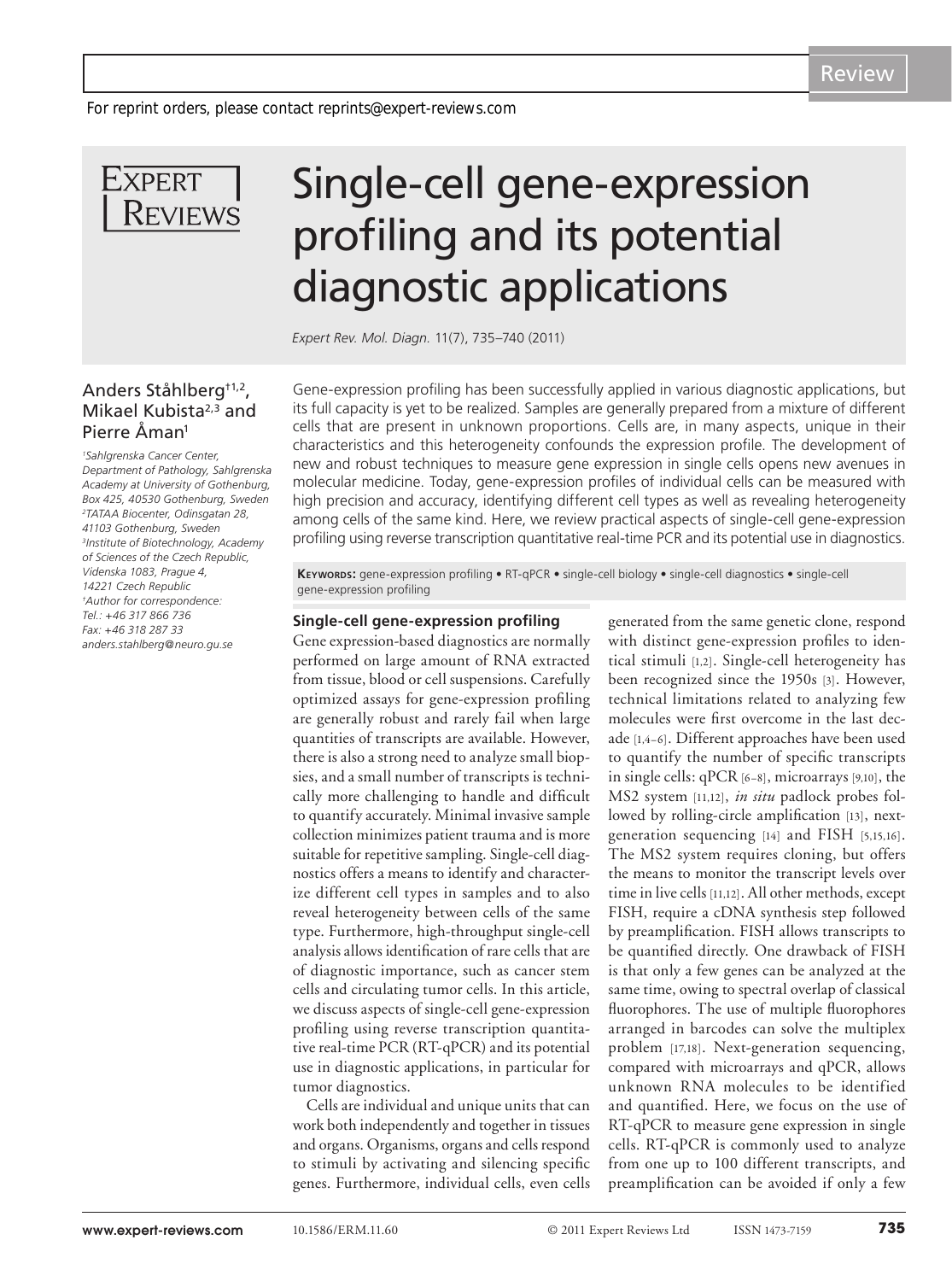genes are analyzed. RT-qPCR is characterized by large dynamic range, excellent reproducibility and sufficient sensitivity to detect a single transcript [6–8,19,20]. High-throughput systems, such as the BioMark™ (Fluidigm) and the OpenArray® (Applied Biosystems) platforms, are preferred if many different transcripts and samples are to be analyzed. These systems can, in parallel, measure 96 samples each for 96 genes and 48 samples each for 64 genes, respectively.

#### **Technical aspects of single-cell gene-expression profiling using RT-qPCR**

Single-cell gene-expression profiling based on RT-qPCR includes several sequential experimental steps **(Figure 1)**. To achieve reproducible and reliable single-cell gene-expression data, each experimental step must be carefully optimized and validated to minimize transcript losses.

The initial cell collection is the experimental step that is most different compared with protocols based on traditional samples. Single cells can be collected by three main methods: microaspiration [6,8,20–22], flow cytometry [7,19,23] and laser capture microdissection [24,25]. Many variants and protocols have been developed for various applications. One factor to consider when collecting individual cells is bias caused by the collection process. Flow cytometry and sometimes microaspiration require cells to be dissociated into single-cells before collection, which may affect the gene-expression profile measured. Microdissection followed by laser capture can be applied directly on tissues. Hence, the origin and morphology of the cells collected are known. This typically requires tissue fixation. Collection of fixed cells will not be affected by the collection method itself, but cell fixation will result in unwanted RNA losses and degradation, and generally require additional extraction steps. By contrast, flow cytometry and microaspiration are most often applied to collect living cells.

Classical samples with high numbers of cells must be extracted to generate pure RNA without inhibitors for successful measurements. In single-cell analysis, because of RNA losses, standard extraction protocols are not suitable. Instead, purification-free protocols have been developed. Several lysis options are available, including CelluLyser (TATAA Biocenter), Real-time Ready Cell Lysis (Roche Diagnostics), Single Cell-to-CT™ (Life Technologies) and noncommercial lysis buffers [20]. Efficient lysis should disrupt cell membranes, make RNA accessible for reverse transcriptase, maintain RNA integrity and be compatible with RT, preamplification and qPCR. Our unpublished data

indicate that different cell types require somewhat different lysis condition for efficient lysis [Ståhlberg A *et al.*, Unpublished Data]. For example, primary pancreatic  $\beta$ -cells were most efficiently lyzed using guanidine thiocyanate, while primary astrocytes could be equally efficiently lysed with water.

Quantitative real-time PCR should, when possible, be performed and reported according to the Minimum Information for Publication of Quantitative Real-Time PCR Experiments guidelines [26]. In single-cell studies, it is important to have high RT efficiency, converting as many target transcripts as possible to cDNA. RT is sequence dependent and the efficiency depends on RNA secondary and tertiary structures, reverse transcriptase, priming strategy and additives [27,28]. qPCR assays optimized for single-cell analysis must have high sensitivity and maintain target specificity for up to 50 cycless of amplification without generating any nonspecific PCR products, such as primer dimers. Gene expression measurements on single-cell level that yield no signal/readout cannot be considered experimental failures. The lack of a specific PCR product reflects that the number of transcripts in that particular cell is between zero and the level of detection of the assay. The level of detection of optimized qPCR assays are often only a few cDNA molecules in a confined system, but the level of detection at RNA level is usually not known. To determine the level of detection of RT-qPCR assays, the corresponding fulllength mRNA molecules should be generated and quantified by another method, allowing evaluation of RT-qPCR specificity and sensitivity [28]. Unless this is performed, claims cannot be made stating that a specific transcript is not expressed at all in defined cells based on negative RT-qPCR measurements.

Analyses of many genes require preamplification. The number of different transcripts that can be measured without preamplification depends on absolute transcript levels and the number of cells analyzed. Expression of more genes can be measured if the total number of cells analyzed is high. Ten genes expressed at high or intermediate levels measured in some 100 individual cells have been shown to be sufficient to identify cell subpopulations without the need of preamplification [19]. In general, preamplification should be used restrictively, since it is an additional experimental step that contributes confounding noise and may introduce bias to generated data. Preamplification can be either specific or global using either linear [29] or exponential [30] amplification. The most common strategy for single-cell RT-qPCR is to amplify cDNA by multiplex PCR using specific primers that are identical to those used in the qPCR assays, but at substantially lower



**Figure 1. Overview of single-cell gene-expression profiling using real-time quantitative PCR.**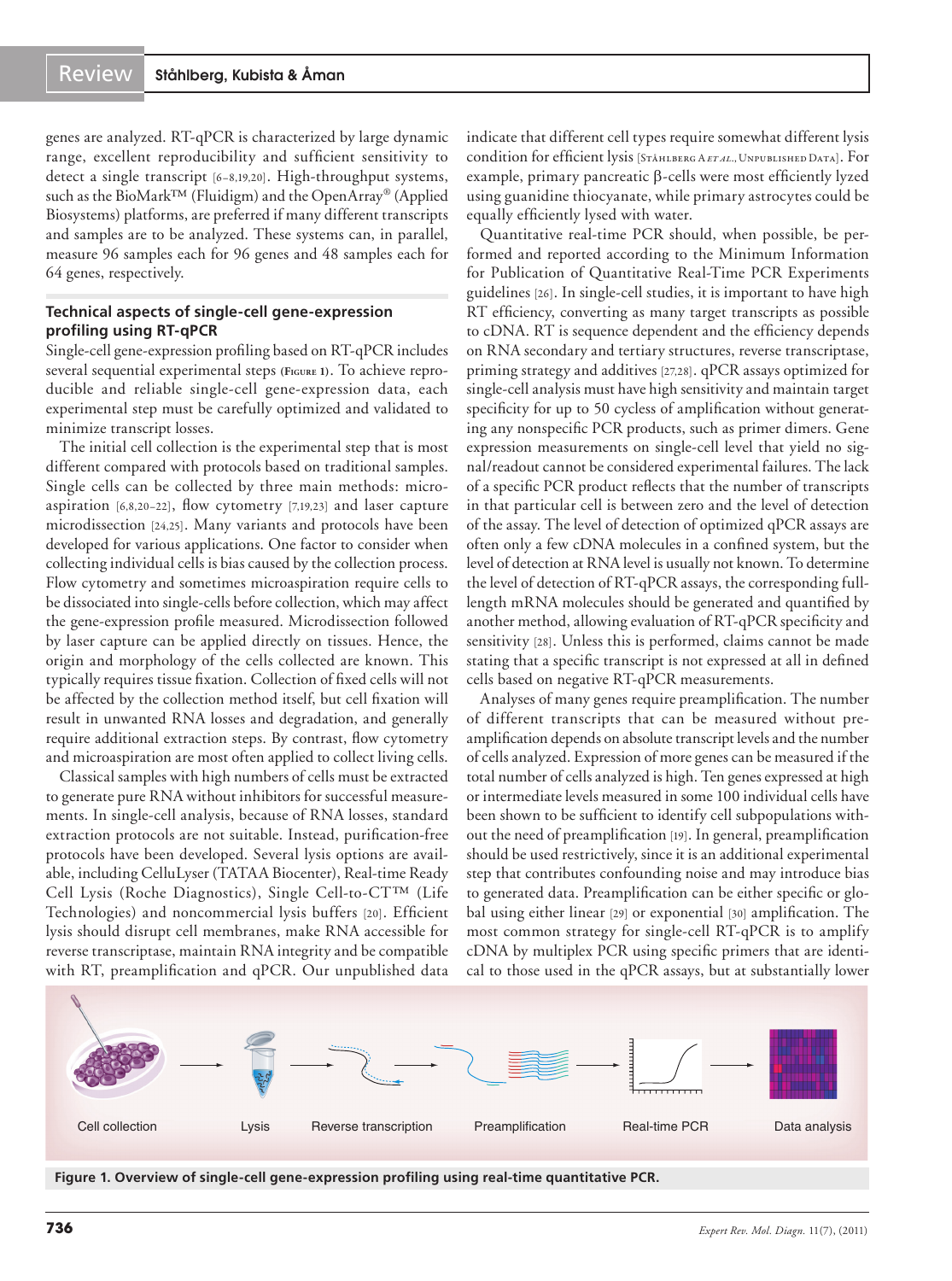

**Figure 2. Single-cell gene-expression data.** Relative expression of fusion transcript *FUSDDIT3* in 88 single myxoid/round cell liposarcoma cells **(A)**. Distribution of *FUSDDIT3* in linear **(B)** and log<sub>10</sub> **(C)** scales. Data taken from [Ståhlberg A *et al.*, Unpublished Data].

concentrations. The preamplification PCR step is performed in a limited number of cycles to avoid competition for reagents among parallel reactions. However, the amplification efficiency is usually lower during preamplification compared with the downstream qPCR. For further information on preamplication methods, see [31–34].

Gene expression in eukaryotic cells is in part a stochastic process and transcription occurs in bursts, which result in transcript variability between individual cells, even of the same kind [35,36]. Consequently, no gene can be used as reference to normalize expression in single cells, which is common for samples generated from large number of cells. The intuitive way to present expression data measured on single cells are per cell **(Figure 2A)**. Possible limitations of normalizing per unit are that variations in lysis efficiency, RNA degradation and RT yield are not considered. The use of an RNA molecule with an unique sequence that do not exist in the species studied, that is, alien RNA spike, added to the lysis buffer can partially account for these effects [20]. However, an exogenous RNA spike may not behave as endogenous RNA, since the latter is RNA that is initially affected by the local environment within the cell before cell lysis is completed. It is better to inject the RNA spike into the cell in known quantity, but this is technically challenging. If many genes are analyzed, a global normalization strategy, similar to microarray normalization, could possibly be applied. Another option is to normalize with transcripts containing repetitive sequences, such as expressed Alu repeats. The drawback of measuring Alu repeats is that such assays are very sensitive to contamination [37]. The increasing number of single-cell gene-expression profiling studies, will provide further insights into advantages and limitations of different normalization strategies.

Another aspect to consider when dealing with single-cell data is that the distributions of transcripts are heavily skewed **(Figure 2B)**. Most distributions show lognormal features **(Figure 2C)** [5–7,19]. The median cell is best represented by the geometric mean if transcripts are lognormally distributed. Single-cell data can be analyzed with several different approaches to reveal important information regarding transcripts and their expression pattern among cells. Binary data analysis, for example, if a specific transcript is

expressed or not in a given cell, can be used to evaluate if biomarkers are uniquely expressed or not. Characteristics of different cell populations are typically described by basic statistical parameters, such as the number of cells expressing respective transcript, mean, standard deviation and distribution parameters such as skewness and kurtosis. Visualization of data, including heat maps (both for binary and numerical data) and distributions of transcripts, is usually very informative to understand cell heterogeneity and gene-expression patterns. Correlation studies can be applied to single-cell data to reveal gene networks that cannot be identified at cell population level [19]. Furthermore, hierarchical clustering, principal component analysis and Kohonen self-organizing maps have been successfully applied to group genes and cells to known cell types, but also to identify previously unknown subpopulations [9,19,22].  $\frac{4}{3}$  i  $2$ <br> **b**  $\frac{4}{3}$  i  $\frac{1}{2}$ <br> **b**  $\frac{1}{2}$ <br> **c**  $\frac{1}{2}$ <br> **c**  $\frac{1}{2}$ <br> **c**  $\frac{1}{2}$ <br> **c**  $\frac{1}{2}$ <br> **c**  $\frac{1}{2}$ <br> **c**  $\frac{1}{2}$ <br> **c**  $\frac{1}{2}$ <br> **c**  $\frac{1}{2}$ <br> **c**  $\frac{1}{2}$ <br> **c**  $\frac{1}{2}$ <br> **c**  $\frac{1}{2}$ 

#### **Diagnostic applications using single-cell analysis**

Single-cell analysis is not yet common in diagnostics. Although, one important application is the use in preimplantation genetic diagnosis (PGD) at genomic level. PGD was already described in 1990 for X-chromosome linked diseases [38]. Male and female embryos were distinguished using of a Y-chromosome specific PCR and only female embryos were transferred. PGD falls mainly into two categories: low- and high-risk PGD. The high-risk group refers to individuals that may have genetic diseases, while the lowrisk group refers to individuals for which embryos are screened for chromosome aneuploides. The latter is used to select suitable embryos, thus increasing the *in vitro* fertilization pregnancy rate [39,40].

The main problem of establishing robust tumor diagnostics based on analyzing classical samples generated from large number of cells using gene-expression profiling is tumor diversity. Tumors are unique in cell composition and they contain a mix of tumor cells, all with differences in growth, migration and survival capacity. Suitable biomarkers have often been difficult to identify and verify, since many transcripts are expressed at highly variable levels in different cell subpopulations. The capability to select and analyze individual cells has therefore a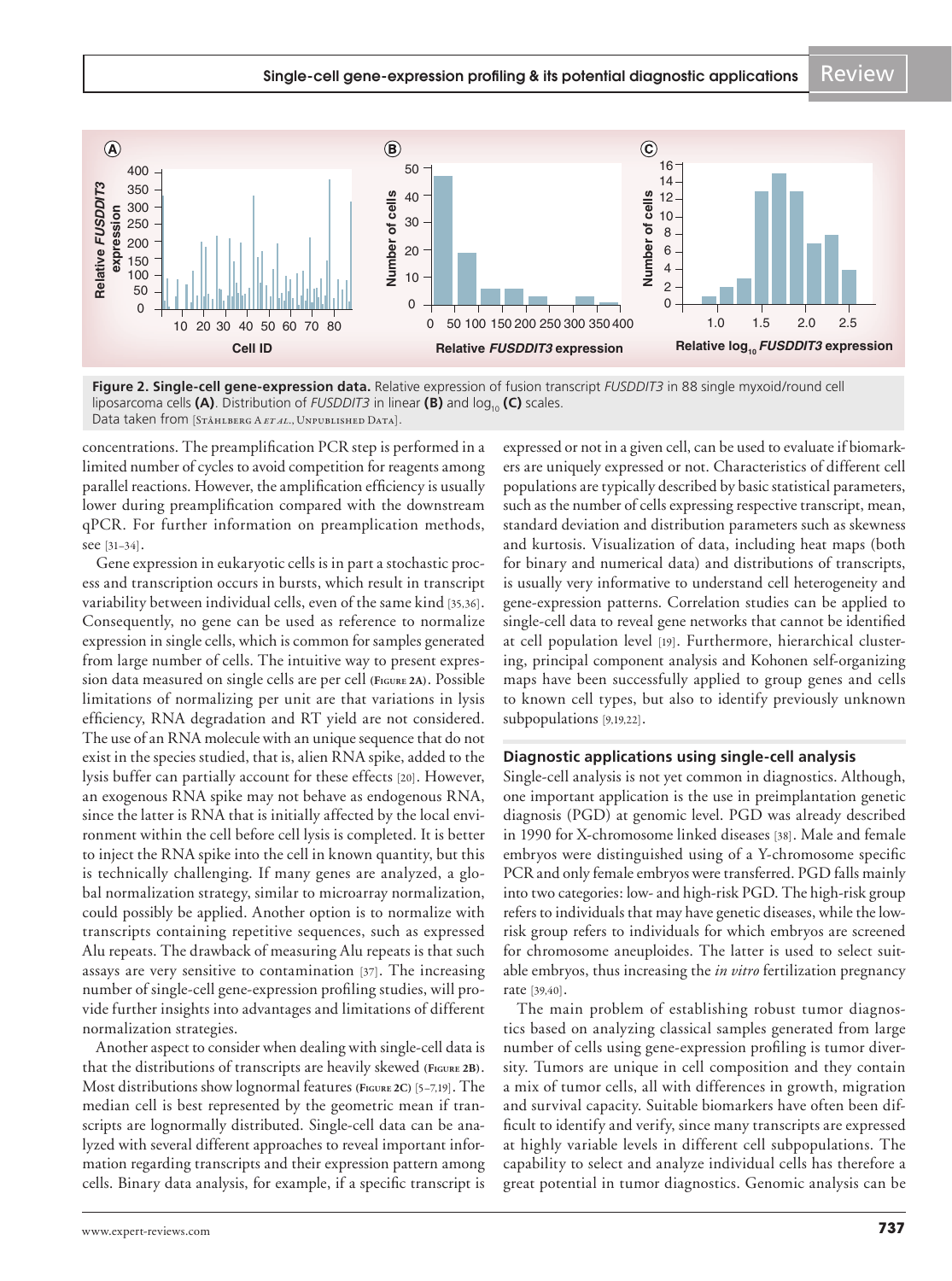

**Figure 3. Cell heterogeneity.** Single-cell analysis allows identification and characterization of different cell types **(A)** and studies of heterogeneity within respective cell types **(B)**.

used to characterize and follow clonal subpopulations of tumor cells characterized by different genomic aberrations. Analyses of primary tumors, circulating tumor cells and tumor cells at metastatic sites allow tumor progression to be monitored before and after treatment [41]. Single-cell gene-expression profiling can also be used to identify and characterize different cell types within a tumor when cells carry identical genomes, including nontumor cells **(Figure 3A)**. It can also be used to study cell heterogeneity among seemingly identical tumor cells **(Figure 3B)**. Single-cell analysis can be used to identify and count key cells even if they are rare, such as cancer stem cells and circulating tumor cells, with deterministic value in diagnostic and prognostic applications. In addition, gene-expression profiling can be used to measure biomarkers and correlate their expression to defined cell types and cell subpopulations at the single-cell level. These measurements will eliminate confounding data of noninformative cells that affect the gene-expression profiles of classical tumor samples.

Immunostaining relates protein expression to cell morphology and tissue histology, respectively, and is readily performed with single-cell resolution. This correlation is lost when gene-expression profiling is performed on classical samples. The main limitation of immunostaining is that only a few proteins can be analyzed in each cell, while in principle, the complete transcriptome can be assessed in single-cells. Single-cell gene-expression profiling opens new avenues to analyze individual cells in complex samples. In addition to transcript measurements, information regarding protein expression, cell morphology and histology can often be collected for the same analyzed cells. Microdissection followed by laser capture allows proteins and transcripts to be analyzed in the same biological sample. If rare tumor cells, like cancer stem cells and circulating tumor cells, are studied, fluorescence-activated cell sorting may be used to enrich specific cell populations. One restriction of using fluorescence-activated cell sorting and other similar cell enrichment systems is that they require markers that are exclusively expressed in or at the surface of the cell of interest. Isolation of various hematopoietic subpopulations has been successful, using combination of different surface markers. However, most other cell subtypes can presently not be isolated, since we are lacking the knowledge of specific surface markers. Intracellular markers can be used for cell enrichment if the cells are fixed, but surface markers are preferred, since fixation causes RNA loss and increases the risk of cross contamination of transcripts between individual cells. Identification and validation of surface markers

and biomarkers for diagnostic and prognostic purpose is an iterative process. The predictive power of the biomarker analysis will increase if we can enrich for informative tumor cells, since we currently cannot analyze all cells in a tumor at single-cell level. However, to identify and validate useful markers for cell collection we need to correlate their expression to potential biomarkers. By improving the specificity of the cell collection and enriching for more representative cells, the biomarker analyses for diagnostic and prognostic purposes will be refined for each round of evaluation. Specific tumor surface markers can also serve as biomarkers, especially when cancer stem cells and circulating tumor cells are counted and studied. If a cell representative for the whole tumor existed, one cell would still not be sufficient to perform reliable molecular diagnosis and prognosis, since there is substantial heterogeneity among cells, even tumor cells, generated from the same clone. Large numbers of individual tumor cells must therefore be analyzed, both to reveal cell heterogeneity and to identify rare subpopulation of cells, such as cancer stem cells, that may be critical for the treatment of the tumor. The predictive power of the test improves with increasing numbers of cells analyzed.

Another research field where single-cell gene-expression profiling is expected to be important is regenerative medicine. Induced pluripotent stem cells and embryonic stem cells are self-renewing pluripotent stem cells with the unique capacity to generate any cell type in the body. This capability is the basis for considering pluripotent stem cells as an unlimited source of cells for replacement therapies and for the treatment of a wide range of diseases, including diabetes mellitus and Alzheimer's and Parkinson's diseases. However, stem cells must be completely differentiated to target cell types. Terminally differentiated cells then need to be isolated and characterized before their full potential in the clinic can be applied. Here, single-cell analysis can serve as an important tool for cell characterization. Several reports have indicated high heterogeneity among undifferentiated and differentiated stem cells at single-cell level using RT-qPCR [22,23,42].

#### **Expert commentary**

Today, several methods are available for reliable single-cell geneexpression measurements, all having their advantages and limitations. RT-qPCR is probably the simplest experimental system to work with, since most molecular biologists are familiar with RT-qPCR and have access to the equipment needed. The system is flexible: it is easy to change target transcripts and cells to analyze, and all available instrument platforms and detection chemistries can be applied. Owing to the small number of transcripts per cell, each experimental step needs careful optimization. Good laboratory practice is also essential for reliable single-cell experiments, in particular avoiding contamination. Sample preparation and cell collection are the main bottlenecks for RT-qPCR and most other single-cell techniques. No matter what the cell collection method applied, is users should be aware of the potential biases the technique introduces to the measured transcript profile. RT-qPCR data analysis is in comparison to data generated by the majority of other single cell methods relatively easy to perform.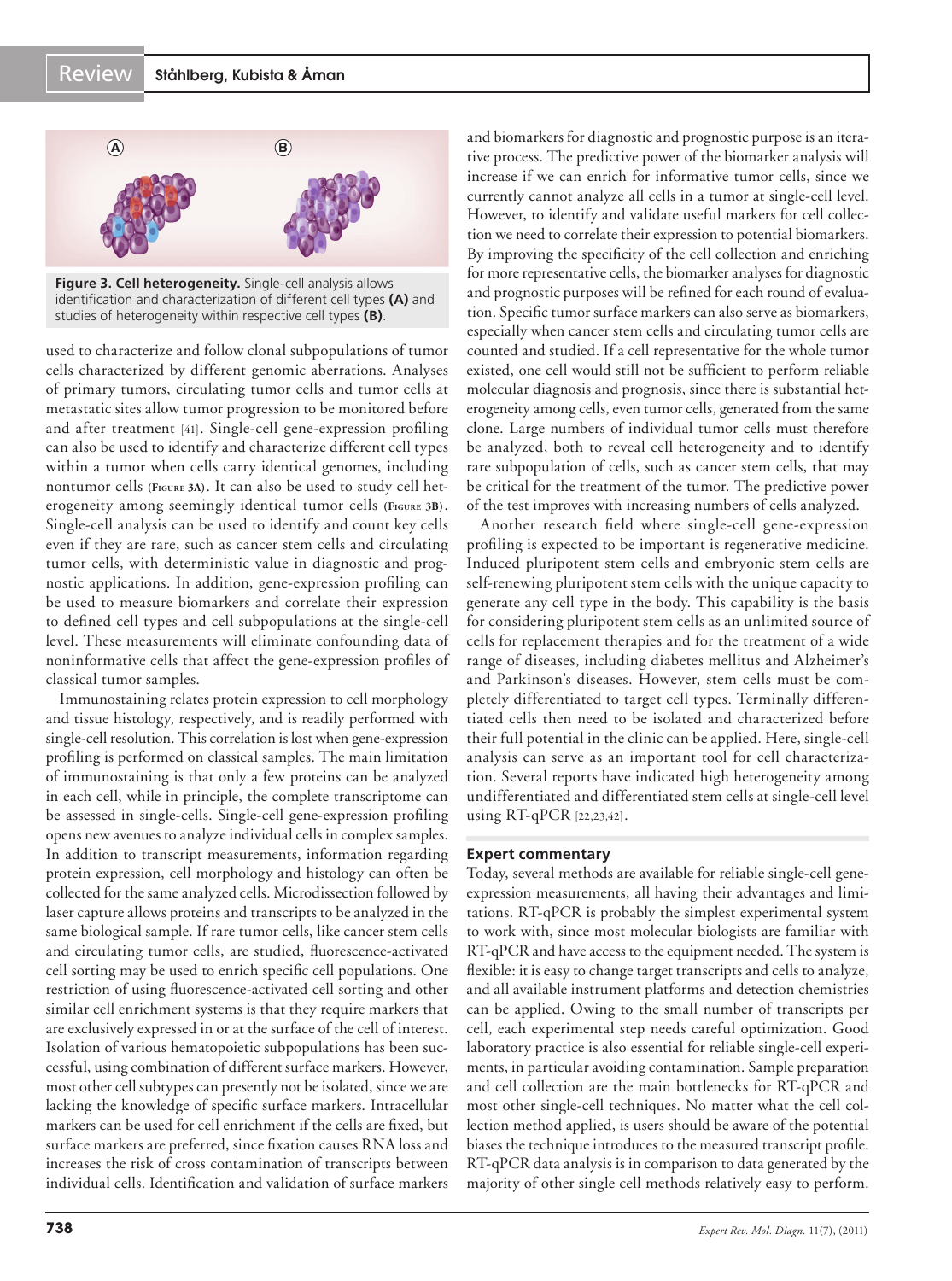However, single-cell data cannot be analyzed by the same means as cell population data, for example, normalization with reference genes is not possible. In summary, single-cell gene-expression profiling using RT-qPCR can be an affordable and soon to be standard technology in many laboratories.

#### **Five-year view**

Single-cell gene-expression profiling offers scientists a new tool to screen and study clinical samples with improved resolution. Today, RT-qPCR is becoming a standardized method that is used routinely, but its application in single-cell studies is not yet well established. Today, several methods to collect small size biopsies and rare subpopulations exists, but further improvments to minimize biopsy size and maximize the number of cells that can be analyzed are needed. It will be important to minimize the number of cells that are lost in sample preparation, such as uncontrolled cell lysis in cell dissociation. Optimally, all cells in the biopsies should be analyzed if needed. Fast development of simplified and standardized single-cell collection techniques that are fully compatible to single-cell gene-expression profiling is expected. In the next few years, we will hopefully have access to fully integrated systems for cell collection and RT-qPCR. We also expect the development of improved tools to analyze large single-cell data sets. In addition to transcripts, information regarding genomes, proteins, metabolites and cell morphology will be measured at

single-cell level, potentially in the same individual cell. Singlecell analysis will be used to study the compensation of cell types in samples and for refined biomarker analysis in well defined cell types and cell subpopulations. Furthermore, single-cell geneexpression profiling is expected to be used to detect and analyze rare subpopulations of cells, such as cancer stem cells and circulating tumor cells. Ultimately, single-cell analysis will become a valuable tool in various diagnostic and prognostic applications.

#### **Financial & competing interests disclosure**

*The authors' work on single cells was supported by grants from Assar Gabrielssons Research Foundation, Goljes Memory, LUA/ALF Västra Götaland, Johan Jansson Foundation for Cancer Research, Swedish Cancer Society, Swedish Children's Cancer Society, Swedish Society for Medical Research, Wilhelm and Martina Lundgren Foundation for Scientific Research and grants GAČR P303/10/1338 and GAČR 301/09/1752 from the granting agency of the Czech Republic. Anders Ståhlberg and Mikael Kubista both declare stock ownership in TATAA Biocenter AB and have a patent received (including royalties) for CelluLyser and Real-time Ready Cell. The authors have no other relevant affiliations or financial involvement with any organization or entity with a financial interest in or financial conflict with the subject matter or materials discussed in the manuscript apart from those disclosed.*

*No writing assistance was utilized in the production of this manuscript.*

### **Key issues**

- One of the main limitations of classical gene-expression profiling in diagnostics is that measurements are performed on a mixture of cells in unknown proportions.
- Single-cell gene-expression profiling allows identification and characterization of different cell types and cell subtypes. Furthermore, phenotypic heterogeneity can be studied within the same cell type.
- Reliable single-cell gene-expression profiling requires a carefully optimized workflow to minimize RNA losses.
- Cell collection and data analysis are current bottlenecks in reverse transcription quantitative real-time PCR-based single-cell gene-expression profiling.
- Single-cell analysis opens up new possibilities for precise tumor diagnostics. Detection of rare tumor cells and new biomarkers correlated to specific tumor cell subpopulations are expected to result in refined diagnostic applications.

#### **References**

Papers of special note have been highlighted as: • of interest

- •• of considerable interest
- 1 Elowitz MB, Levine AJ, Siggia ED, Swain PS. Stochastic gene expression in a single cell. *Science* 297(5584), 1183–1186 (2002).
- **•• Pioneering work showing that gene expression is affected by stochastic processes in single** *Escherichia coli* **cells.**
- 2 Kaufmann BB, van Oudenaarden A. Stochastic gene expression: from single molecules to the proteome. *Curr. Opin. Genet. Dev.* 17(2), 107–112 (2007).
- 3 Novick A, Weiner M. Enzyme induction as an all-or-none phenomenon. *Proc. Natl Acad. Sci. USA* 43(7), 553–566 (1957).
- <sup>4</sup> Blake WJ, Kaern M, Cantor CR, Collins JJ. Noise in eukaryotic gene expression. *Nature* 422(6932), 633–637 (2003).
- 5 Raj A, Peskin CS, Tranchina D, Vargas DY, Tyagi S. Stochastic mRNA synthesis in mammalian cells. *PLoS Biol.* 4(10), e309 (2006).
- **• Combines mathematical modeling of transcription with experimental data of both transcripts and proteins in single cells.**
- 6 Bengtsson M, Ståhlberg A, Rorsman P, Kubista M. Gene expression profiling in single cells from the pancreatic islets of Langerhans reveals lognormal distribution of mRNA levels. *Genome Res.* 15(10), 1388–1392 (2005).
- **Revealed** that **transcript** levels have **log-normal features in mammalian cells.**
- Warren L, Bryder D, Weissman IL, Quake SR. Transcription factor profiling in individual hematopoietic progenitors by digital RT-PCR. *Proc. Natl Acad. Sci. USA* 103(47), 17807–17812 (2006).
- ▶ 8 Liss B, Franz O, Sewing S, Bruns R, Neuhoff H, Roeper J. Tuning pacemaker frequency of individual dopaminergic neurons by Kv4.3L and KChip3.1 transcription. *EMBO J.* 20(20), 5715–5724 (2001).
- 9 Sul JY, Wu CW, Zeng F *et al.* Transcriptome transfer produces a predictable cellular phenotype. *Proc. Natl Acad. Sci. USA* 106(18), 7624–7629 (2009).